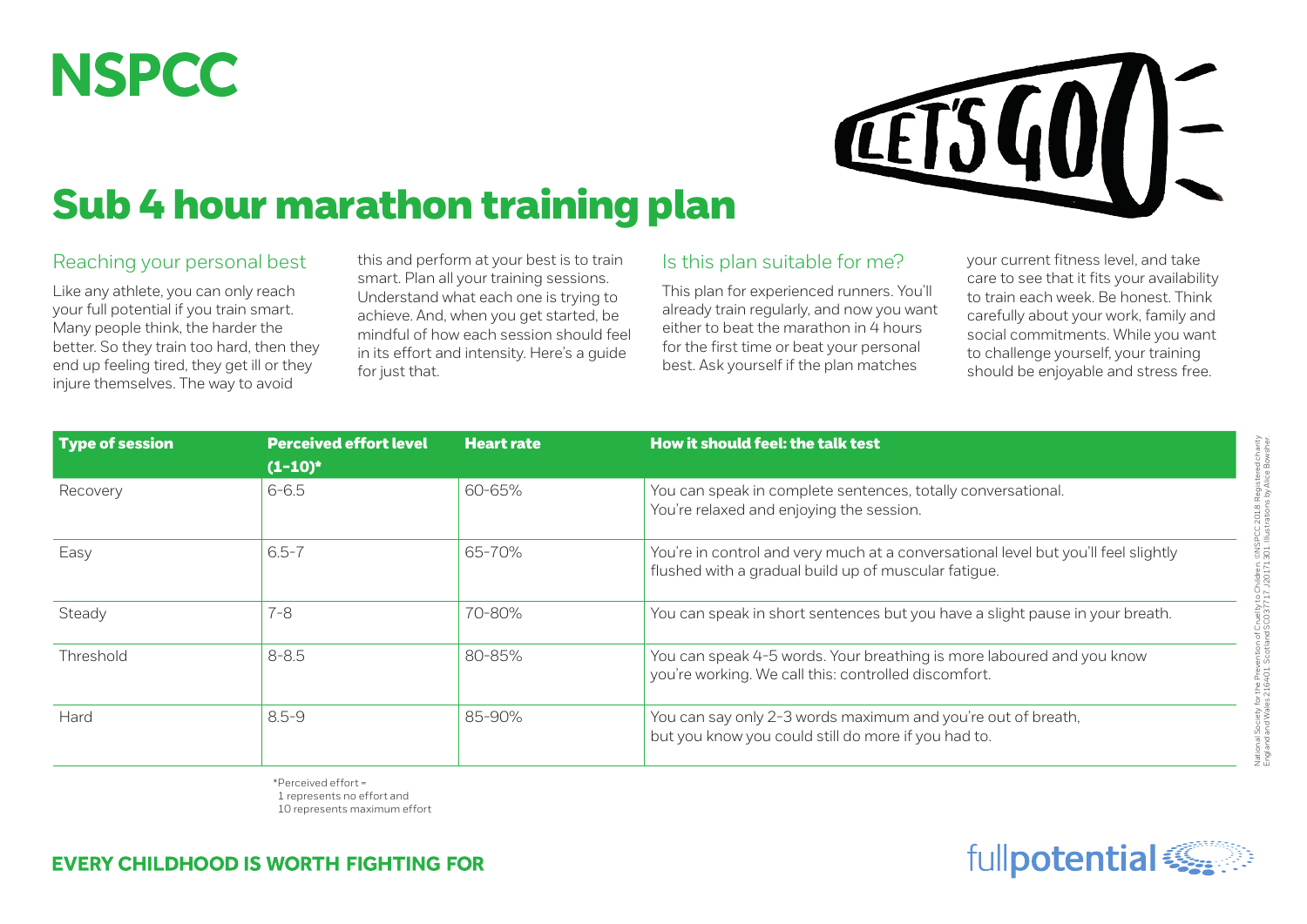| <b>WC</b>        | <b>Monday</b>          | <b>Tuesday</b>                                                                                                                                             | <b>Wednesday</b>                                                                                                                                 | <b>Thursday</b>                                                                                                                                       | <b>Friday</b>                                                                                                                    | <b>Saturday</b>                                                                                                                                             | <b>Sunday</b>                                                                |
|------------------|------------------------|------------------------------------------------------------------------------------------------------------------------------------------------------------|--------------------------------------------------------------------------------------------------------------------------------------------------|-------------------------------------------------------------------------------------------------------------------------------------------------------|----------------------------------------------------------------------------------------------------------------------------------|-------------------------------------------------------------------------------------------------------------------------------------------------------------|------------------------------------------------------------------------------|
| <b>Week</b>      | <b>Yoga or pilates</b> | <b>Workout run</b><br>10 mins warm up, 5 x<br>5 mins at threshold effort<br>with 90 secs recovery jog<br>between efforts, 10 mins<br>cool down + stretch   | <b>Run</b><br>30 mins easy run<br><b>Conditioning</b><br>30 mins conditioning work                                                               | <b>Cross-training</b><br>45 mins easy<br>cross-training<br>+ stretch                                                                                  | <b>Rest</b>                                                                                                                      | <b>Workout run</b><br>10 mins warm up, $4 \times$<br>6 mins at threshold effort<br>over undulating terrain<br>with a 90 secs recovery,<br>10 mins cool down | Long run<br>105 mins run, alternating<br>easy and steady effort<br>+ stretch |
| <b>Week</b>      | <b>Yoga or pilates</b> | Workout run<br>10 mins warm up, 6 x<br>5 mins at threshold effort<br>with 90 secs recovery jog<br>between efforts, 10 mins<br>cool down + stretch          | <b>Cross-training</b><br>30 mins easy cross-training<br><b>Conditioning</b><br>30 mins conditioning work                                         | <b>Cross-training</b><br>45 mins easy<br>cross-training<br>+ stretch                                                                                  | <b>Rest</b>                                                                                                                      | <b>Workout run</b><br>10 mins warm up, $4 \times 6$<br>mins at threshold effort<br>over undulating terrain<br>with a 90 secs recovery,<br>10 mins cool down | Long run<br>120 mins run, alternating<br>easy and steady effort<br>+ stretch |
| <b>Week</b>      | <b>Yoga or pilates</b> | <b>Workout run</b><br>10 mins warm up, 6 x<br>5 mins at threshold effort<br>with 60 secs recovery jog<br>between efforts, 10 mins<br>cool down + stretch   | <b>Recovery</b><br>30 mins recovery run<br><b>Conditioning</b><br>30 mins conditioning work                                                      | <b>Run</b><br>45 mins steady effort<br>undulating run + stretch                                                                                       | <b>Rest</b>                                                                                                                      | <b>Workout run</b><br>10 mins warm up, $4 \times$<br>8 mins at threshold effort<br>over undulating terrain<br>with a 90 secs recovery,<br>10 mins cool down | Long run<br>105 mins run, alternating<br>easy and steady effort<br>+ stretch |
| <b>Week</b><br>4 | <b>Rest</b>            | <b>Workout run</b><br>10 mins warm up, $3x$<br>10 mins at threshold effort<br>with 90 secs recovery jog<br>between efforts, 10 mins<br>cool down + stretch | <b>Recovery</b><br>30 mins recovery run<br><b>Conditioning</b><br>30 mins conditioning work                                                      | <b>Cross-training</b><br>45 mins easy<br>cross-training<br>+ stretch                                                                                  | <b>Rest</b>                                                                                                                      | <b>Workout run</b><br>10 mins warm up, $3x$<br>10 mins at threshold<br>effort with a 90 secs<br>recovery between sets,<br>10 mins cool down                 | Long run<br>135 mins run, alternating<br>easy and steady effort<br>+ stretch |
| <b>Week</b><br>5 | <b>Pilates</b>         | <b>Recovery</b><br>30 mins recovery run<br><b>Conditioning</b><br>30 mins conditioning work                                                                | <b>Workout run</b><br>10 mins warm up, 6 x 3 mins<br>at hard effort with 90 secs<br>recovery jog between efforts,<br>10 mins cool down + stretch | <b>Cross-training</b><br>45 mins easy<br>cross-training<br>+ stretch                                                                                  | <b>Workout run</b><br>10 mins warm up, $3x$<br>10 mins hard effort with a<br>90 secs recovery between<br>sets, 10 mins cool down | <b>Rest</b>                                                                                                                                                 | Long run<br>150 mins run, alternating<br>easy and steady effort<br>+ stretch |
| <b>Week</b><br>6 | <b>Yoga or pilates</b> | <b>Workout run</b><br>15 mins easy, 15 mins<br>threshold, 15 mins easy                                                                                     | <b>Rest</b>                                                                                                                                      | <b>Workout run</b><br>40 mins easy run,<br>include $6 \times 2$ mins<br>at hard effort, with a<br>75 secs recovery jog<br>in the middle               | <b>Rest</b>                                                                                                                      | <b>Run</b><br>20 mins easy run + strides                                                                                                                    | <b>Half marathon race</b>                                                    |
| <b>Week</b>      | <b>Stretch or yoga</b> | <b>Conditioning</b><br>30 mins conditioning work                                                                                                           | <b>Run</b><br>45 mins easy run                                                                                                                   | Workout run<br>10 mins warm up, 4 x<br>10 mins at threshold<br>effort with 90 secs<br>recovery jog between<br>efforts, 10 mins cool<br>down + stretch | <b>Rest</b>                                                                                                                      | Run<br>35 mins easy run                                                                                                                                     | Long run<br>165 mins run, alternating<br>easy and steady effort<br>+ stretch |